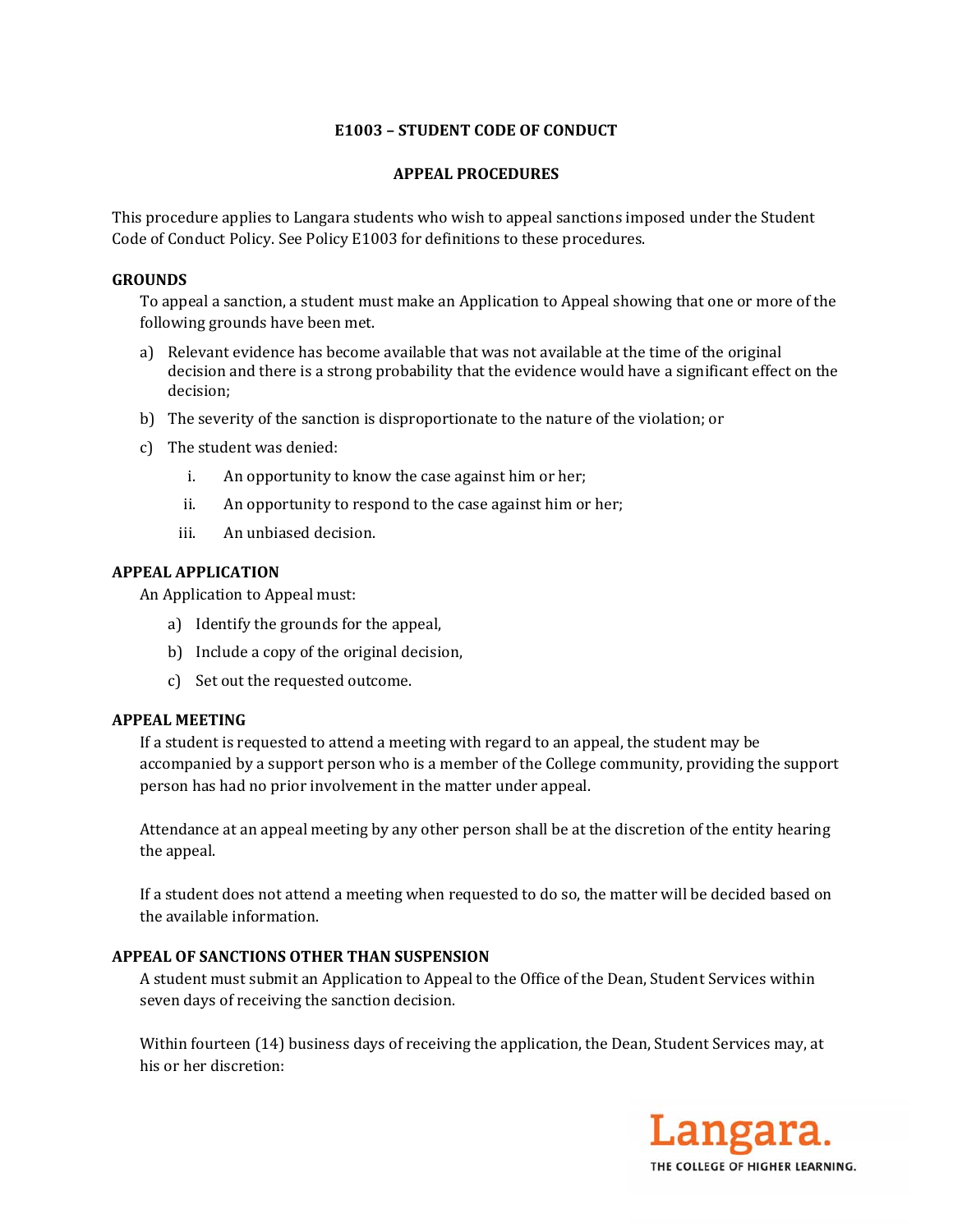- a) Request a meeting with the student before rendering a decision;
- b) Request additional information from internal or external sources. If such information is provided, the student will be given an opportunity to respond to that information; or
- c) Render a decision based on the written application.

In response to the appeal, the Dean, Student Services may:

- a) Deny the appeal because it does not meet the required grounds;
- b) Deny the appeal and uphold the sanction;
- c) Grant the appeal and remove the sanction; or
- d) Grant the appeal, remove the sanction and impose a different sanction.

The Dean, Student Services will notify the student in writing as to the outcome of the appeal. Any decision rendered as an outcome of this process is not subject to further appeal.

# **APPEAL OF SUSPENSION**

As outlined in Section 5 of the Langara College Board of Governors Bylaw 201 – Board Operations, a student who wishes to appeal the decision of the President to suspend the student from the College, must first exhaust all avenues of appeal within the College including all applicable policies before commencing a final appeal to the Board.

The Board will only consider appeals that relate to matters of procedural fairness. The Board will not conduct an investigation or review determination of fact.

The student must commence a final appeal to the Board in writing within 5 business days of the issuance of the President's decision.

At the time of commencement of the final appeal to the Board, the student must:

- a) Identify the specific grounds for the appeal;
- b) Provide a chronological statement of the factual circumstances supporting the stated grounds for the appeal; and
- c) Enclose copies of all documents upon which the student intends to rely.

Within 10 Business Days of receiving the student's appeal, the Board shall appoint an appeal committee of no fewer than 3 persons from the members of the Board, other than the President, to consider the appeal.

In making its decision, the Board should ensure that it obtains the following:

- a) A description of the process followed during the investigation;
- b) A summary of the facts found by the President;
- c) That the President provided the student with the opportunity to address the facts in issue; and